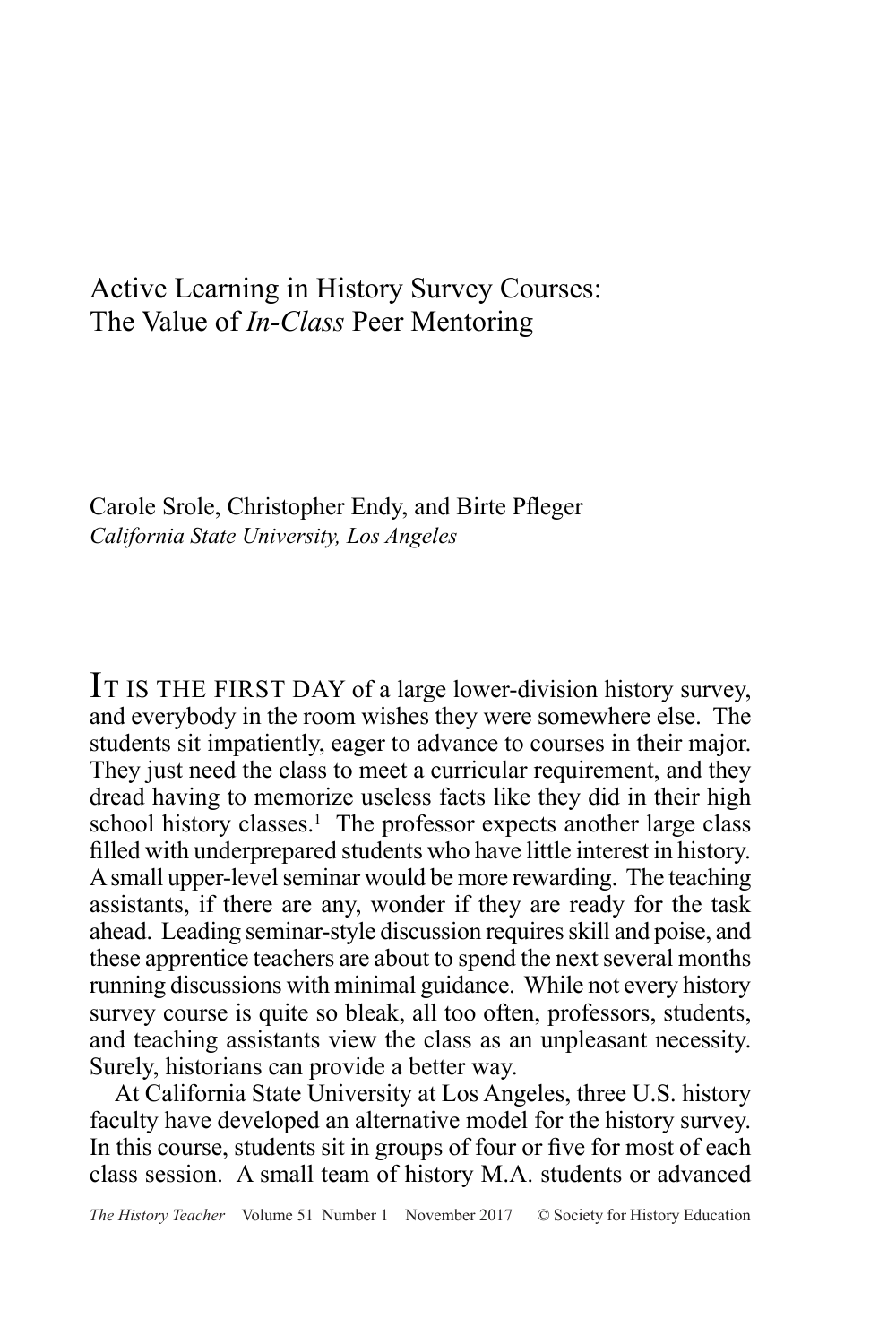history majors serve in the classroom as "facilitators." Working alongside the professor, these peer mentors help student groups analyze primary sources and work through active-learning exercises. Occasionally, the professor calls for everyone's attention, and a short lecture breaks out. Lower-division students, particularly those still working to acquire college-level skills, need active learning the most, but frequently end up with it the least. Our survey model, we argue, offers lower-division students the personal attention and interaction with other students that scholarship insists they need and deserve. Our model also helps advanced history students develop into better teachers and leaders by working closely with faculty in their major. Not least, for historians who care about the future of face-to-face learning, our model of in-class peer mentoring makes a stronger case for brick-and-mortar classrooms than the prevailing lecture-driven survey course does, and it can work even in largeenrollment classes.2

Scholarship on teaching and learning shows how active learning and small-group learning communities help students engage with course content and develop higher-order academic skills.<sup>3</sup> Universities and colleges have instituted a number of programs to achieve these benefits, including first-year experience, freshmen success seminars, and Supplemental Instruction.<sup>4</sup> These programs, however, usually benefit only a small proportion of the lower-division students. Meanwhile, most lower-division students experience history classes in relatively large classrooms that discourage active learning.<sup>5</sup> A common model for the large history survey relies on one faculty member trying to teach 50 to 100 or more students. Even in relatively smaller classes of 50 students, faculty who incorporate active learning in small groups cannot engage with each group in any meaningful way. Another common model for the survey assigns 100 to 500 students to one faculty member, and then hires graduate teaching assistants to lead discussion sections. In both models, students do not receive a rich experience of active learning with faculty guidance. In the very large classes, faculty usually lecture to disseminate information and rely on teaching assistants for student engagement with the course content. Despite the teaching assistants' academic career goals, their discussion sessions share similarities with the many outside-the-classroom peer mentoring programs, like Supplemental Instruction (SI). As with SI, the teaching assistant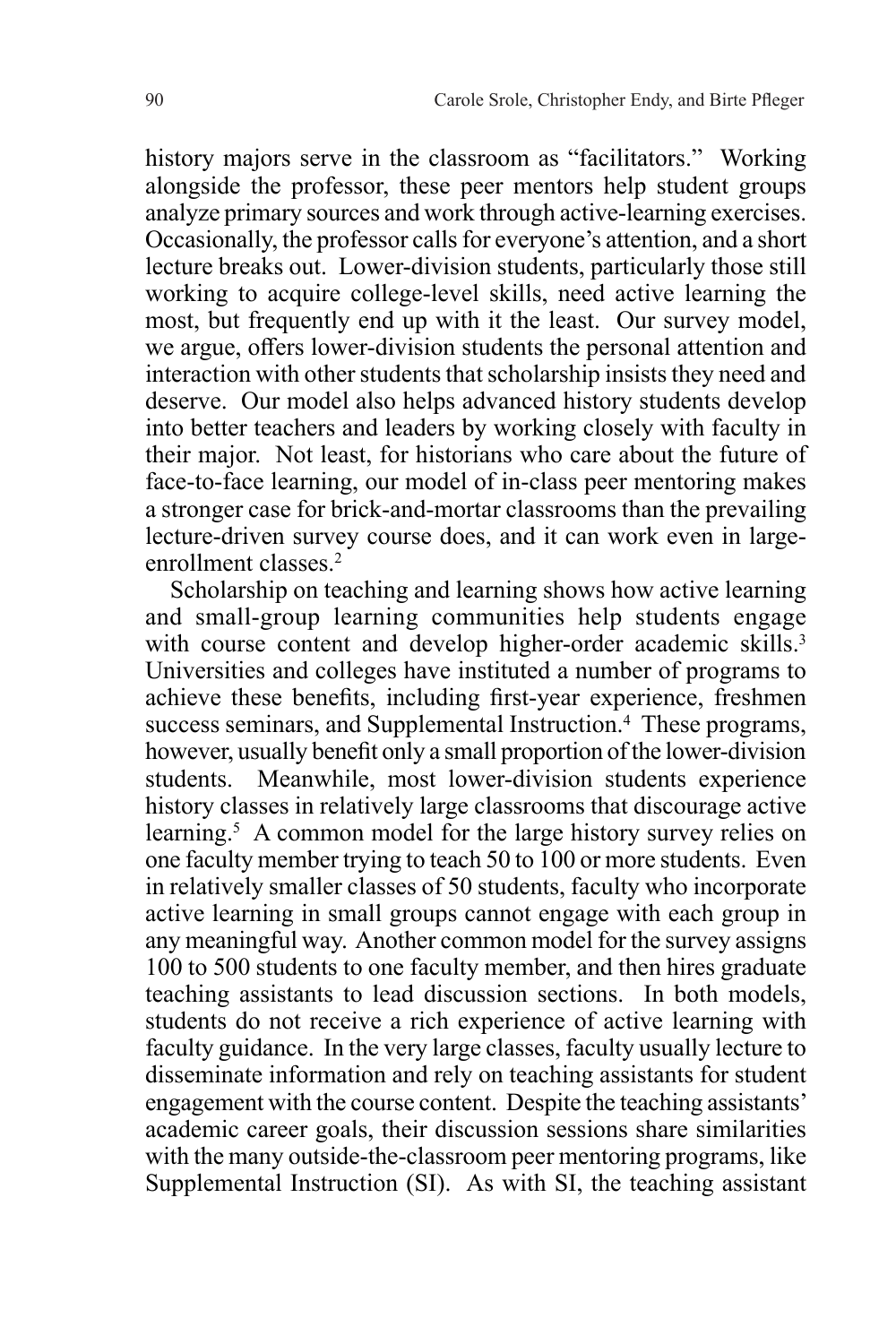model means that active learning takes place mostly outside the professor's purview, with inexperienced teachers designing the exercises.<sup>6</sup> Our model of in-class peer mentoring allows professors to maintain greater control of class content and teaching strategies, which is especially important when designing a class to promote student academic skills through scaffolded exercises and projects.

# **Elements of the In-Class Peer Mentoring Model**

In these survey courses, our primary goal is to teach students to understand history as interpretation and argument. To enable students to put into practice this core component of historical thinking, we worked on improving their writing, reading, and notetaking skills, as well as their ability to gather evidence and figure out meaning. To achieve these secondary objectives, we developed these key elements in our model:

# *1. Streamlining or "Uncoverage"*

In traditional history surveys, many students get lost in a sea of disconnected events and details, a problem made worse by textbooks.7 In lieu of the "coverage" model, we selected one central theme for the entire course and replaced the textbook with interesting primary sources and history journal articles all centered on that theme.8 For two of us, our theme focused on Americans' changing attitudes on the role of government. Once we selected our theme, we were ready to plan class sessions focused on small-group active learning. Rather than start with our existing lecture topics and pare them down (a painful prospect), we began with a blank slate and asked ourselves what topics students needed to construct their own "big picture" answer to the central theme. For example, we narrowed our session on the New Deal to Americans' general approval of an expanded role for the federal government. We also wanted students to see how existing racial and gender assumptions shaped new government policies, even as notions of race were becoming more ambiguous. Then, we took stock of the primary sources and activities we already had available for each topic and sought ways to convert lectures to active learning. For instance, classroomtested primary sources on 1930s Mexican-American deportation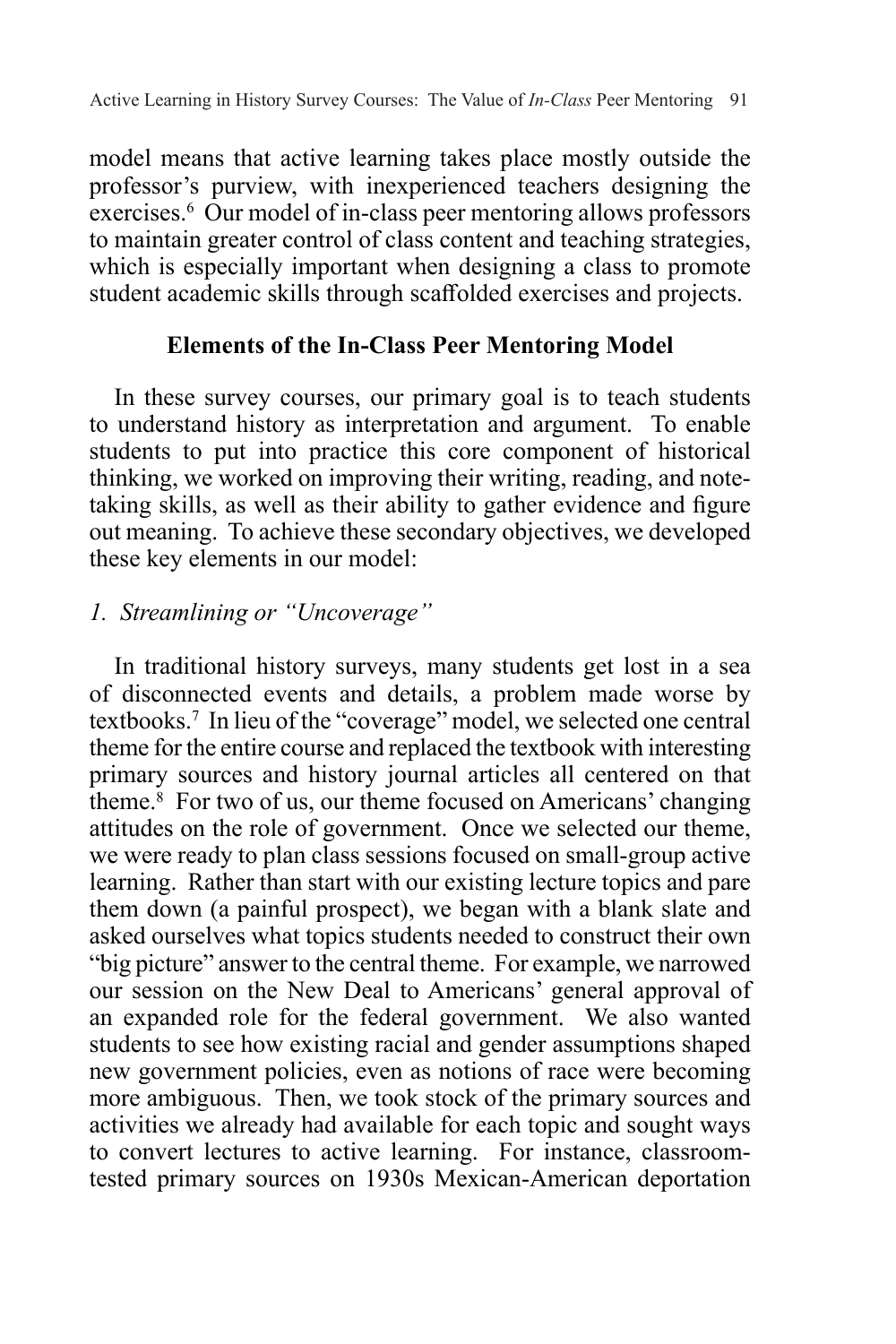evolved from lecture and visuals into a brief small-group analysis activity. We still lectured, but only for fifteen to twenty percent of each class session. Lecture topics mostly served to set up activelearning projects, and with limited time, each lecture modeled for students how to make a concise historical argument on our central theme. Of course, we "covered" less content than we would have if we had primarily lectured. We then incorporated our list of skills that we believed students needed to learn to achieve our academic goals into the appropriate places.9

# *2. Scaffolding Academic Skills in Small Groups*

We used the newly available class time for small-group activelearning exercises to build content knowledge, academic skills, and a social support system. We designed our classroom activities to allow student groups to practice key skills together, including note-taking and writing paragraphs with strong evidence and topic sentences. We also helped students build skills through regular low-stakes homework that together accounted for a large share of the course grade. With this kind of scaffolding, we prepared students to analyze complex sources and to write an eight- to ten-page final paper, which for many was the longest piece of writing they attempted in their lives. Crucially, these homework assignments and in-class activities performed a social function, creating student buy-in and community. Because each class session required students to share their homework with each other, completion of the homework became a peer-to-peer social obligation, not simply an academic assignment.

## *3. Peer Mentors and Community Building*

The advanced students serving as "facilitators" contributed to this social cohesion by helping the professor supervise small-group activities. They also provided a "near-peer" resource for the lowerdivision students. Each facilitator took responsibility for four groups of four to five students. Facilitators guided group discussions, answered student questions in class, took attendance, contacted students who missed class, and participated in limited grading.<sup>10</sup> Despite performing some of the grading, facilitators still seemed much more like peers than faculty. First, they sat among the students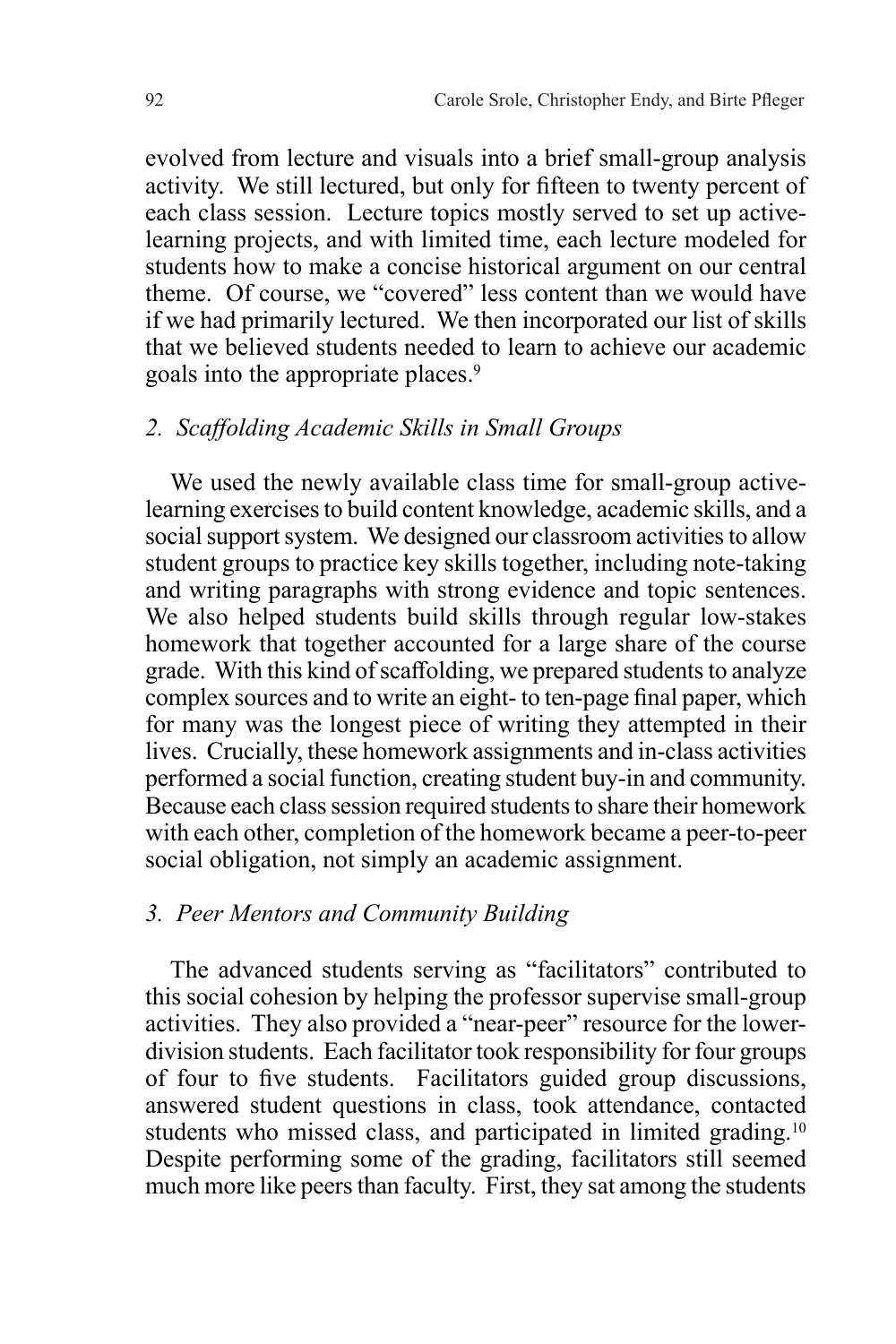and led ice-breaking activities with them. Second, we professors still graded students' writing. Most importantly, our presence in the room made the facilitators seem less professorial. They were never the main authority figure in the room, in contrast to the typical TA who leads a separate discussion group and grades students' major work. Facilitators' general responsibilities included building a learning community and explaining or modeling historical thinking and skills. This meant that they helped students do more than get the "right answers." Facilitators also monitored their students, allowing the faculty member to spot-check groups, rather than try (in vain) to visit every group for every discussion. If certain groups were having difficulty, the faculty member and facilitator could coordinate to spend more time with those groups. The facilitators also kept track of the less-engaged students, making sure they did not fall behind. These facilitators in our pilot program received university funding, similar to wages for teaching assistants or graduate assistants. Subsequent versions of the course at our campus have removed the wages and the light grading duties and instead give the facilitators class credit as part of a paired teaching practicum course. Both models have their advantages. The teaching practicum model offers a more robust intellectual opportunity for the facilitators, whereas the stipend or payment model offers a more streamlined experience that facilitators can repeat multiple times.<sup>11</sup>

#### **Variations**

These general principles in the facilitator model still allow for considerable faculty freedom and choice, such as using different themes, readings, in-class assignments, skill-building exercises, and exams. Birte Pfleger organized her course on the first half of the U.S. survey around the themes of race, class, and gender, along with the skills of reading and argument summarizing. Every primary and secondary source dealt with those content themes. For skill building, students summarized each secondary source into fifty-word statements, writing at home, revising in groups during class, and then sometimes revising at home again. Facilitators gave feedback to every student in their group for each argument summary. Pfleger also edited students' work by randomly choosing a group to visit during small-group discussions. Her focus on peer editing meant that every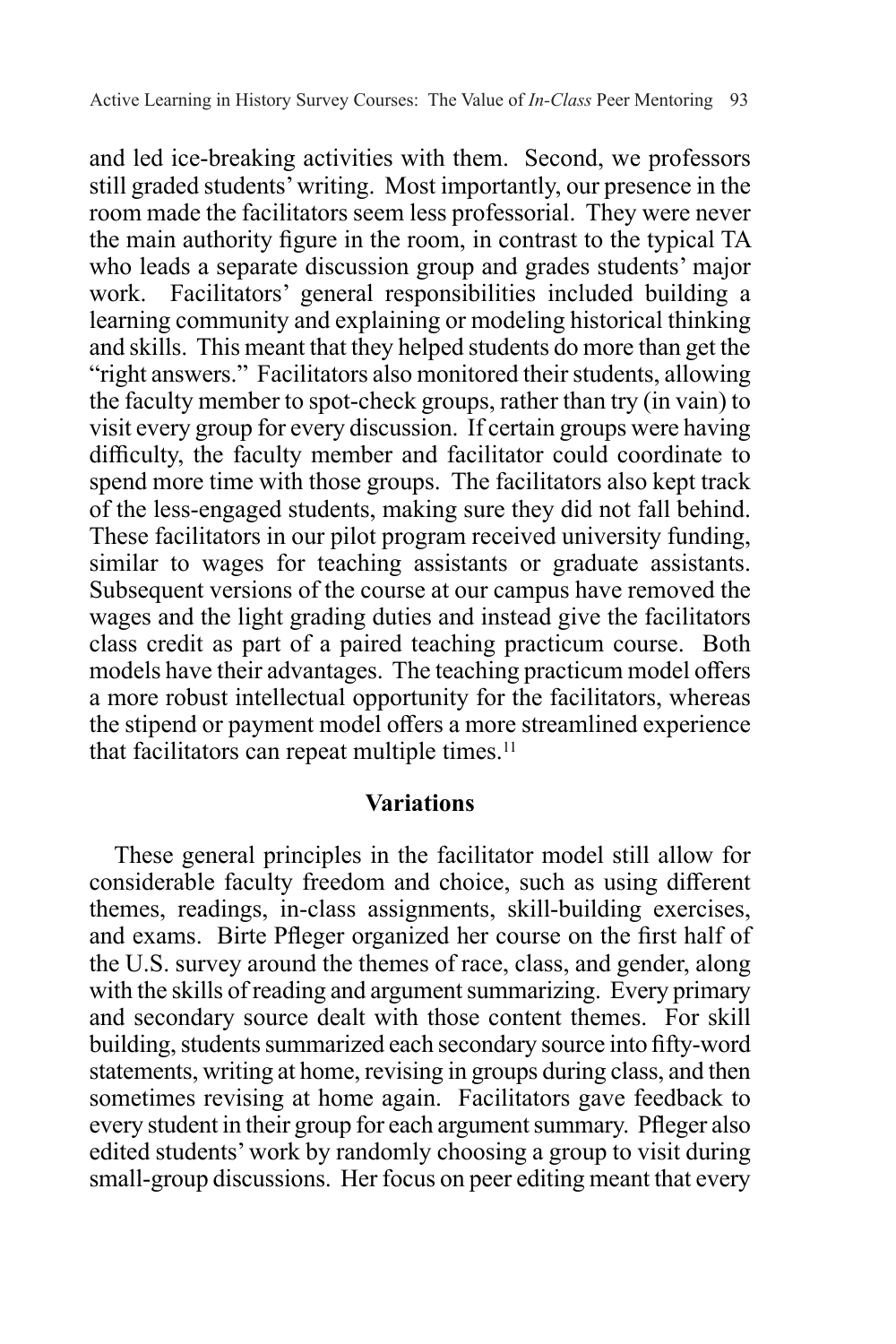student received at least two layers of feedback—from either the facilitator or the instructor, and from his/her group. Occasionally, Pfleger asked groups to edit and assign a grade for argument summaries completed by students in a prior term. This often led to lively debates about the merits of the content and composition of the summaries. Overall, students' writing improved so much that their end results matched those of Pfleger's Honors College students.

Carole Srole and Christopher Endy prepared the second half of the U.S. survey together for their separate classes. Asking students to assess the changing role of government in U.S. society, they focused on preparing students to write an eight- to ten-page takehome cumulative final essay. To equip students for a long paper, Srole and Endy required them to practice writing paragraphs with topic sentence arguments (TSAs).<sup>12</sup> In class, students read each other's homework using feedback rubrics that emphasized TSAs, the amount and quality of evidence, and connections between supporting evidence. Srole and Endy divided post-1865 U.S. history into seven chronological sections. After completing each era, students worked in groups to fill in summary charts in which they analyzed the period in terms of themes necessary for their papers. Since we wanted students to understand that history revolves around interpretation, both the midterm and final essays required students to make a decision about the extent of change between each time period in our theme of government. Essays also needed to discuss and resolve conflicting evidence.13 Each of the charts summarizing an era forced students to gather conflicting evidence on continuity and change of the theme. Students also reviewed each other's class notes, again using a peer feedback rubric that emphasized the importance of recording ideas and supporting evidence and not just copying terms the professor posted on PowerPoint.14 Lectures and reading assignments emphasized the importance of identifying the thesis, supporting arguments, and evidence—another means to support our goal of teaching students to see history as interpretation. Throughout the course, students learned about the relationship between details and meaning, along with other skills necessary for historical thinking. Still, the courses differed with each professor. Srole and Endy each delivered their own lectures and spent varied amounts of time on topics. For example, Endy devoted an additional session to a role-playing exercise on the Civil Rights Movement,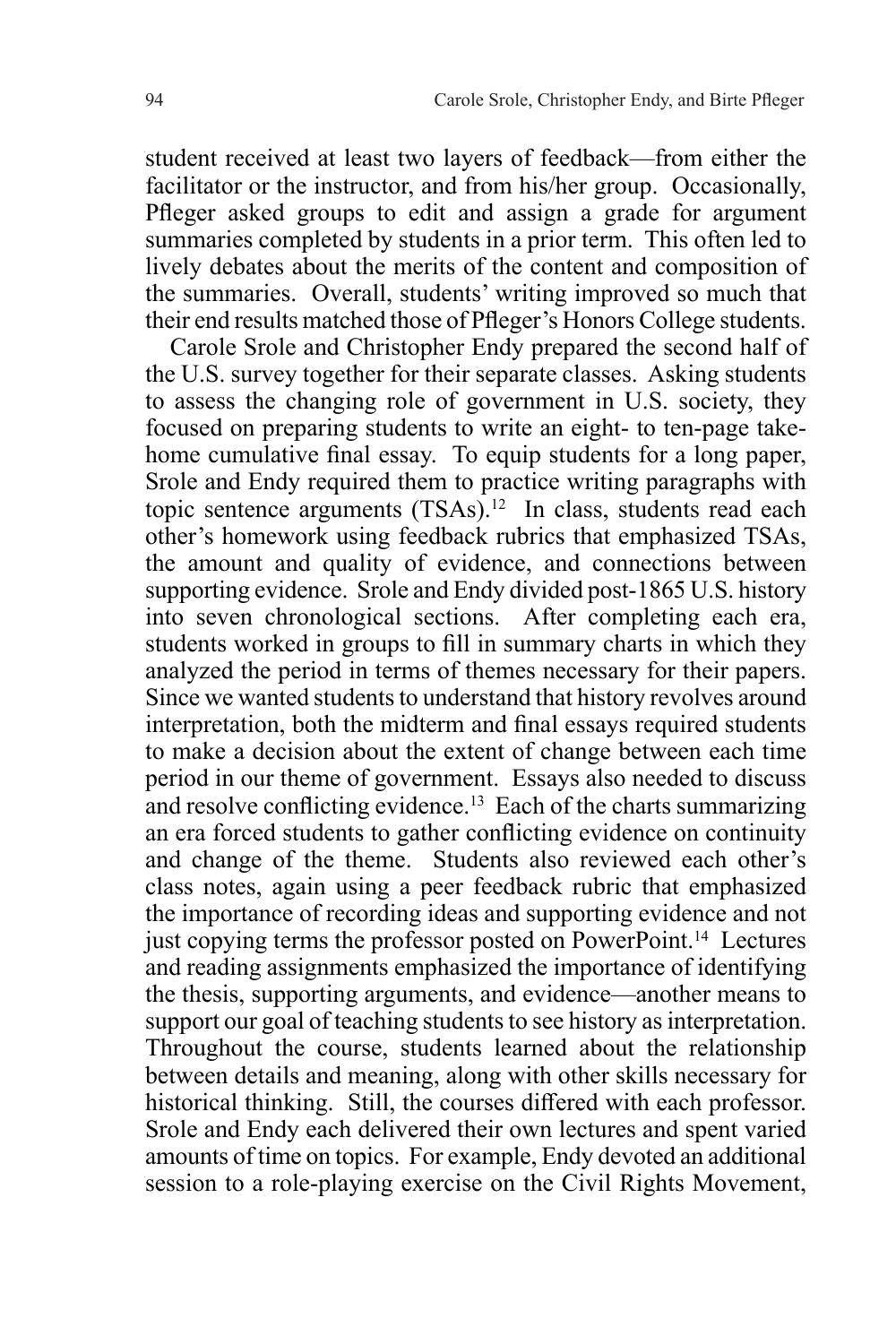while Srole allocated extra time for summarizing each chronological era. Compared to prior versions of their survey courses, Srole and Endy spent somewhat more time with assessment, while Pfleger did not. However, increased use of grading rubrics by Endy in subsequent sections helped to reduce assessment time.

### **Results**

This model of teaching with in-class peer mentors succeeded in reducing our numbers of repeatable grades (Ds, Fs, and Ws), a result that pleased ourselves, our students, and university administrators. Endy's and Srole's DFW rates plummeted in contrast to their own previous versions of the class. Endy's fell in half, and Srole's dropped two-thirds.15 Pfleger's repeatable grades dropped less dramatically compared to her previous versions of the same course, probably because she ran her pilot section while we were still developing the program and thus had less time to adopt all of our new practices.16 Part of the decline in repeatable grades came from the facilitators' role in communicating with students who were struggling. They contacted students who missed more than two classes and encouraged those having personal difficulties. Also, Endy and Srole counted homework assignments as a relatively high proportion of the course grade. Since students could earn a 3 (C) for completing the assignment, even with flaws, and a 4 or a 5 for better quality work, this helped the overall grade of some of the less-skilled students. Moreover, scaffolded assignments enabled students to see the relevance of the course assignments, and group camaraderie kept some students from drifting away.

We were not satisfied with just passing more students. Fundamentally, we wanted them to develop historical thinking, especially learning to view history as interpretation. We also wanted to improve academic skills that would enable them to achieve this goal and would transfer to other classes. To measure students' own ideas about their skills and historical thinking, Endy and Srole conducted anonymous student surveys on the first and last days of the term. Pfleger conducted a survey on the first day and a limited one midway through the course. For most questions, students chose from five categories: "strongly agree," "agree," "neither agree nor disagree," "disagree," and "strongly disagree."<sup>17</sup>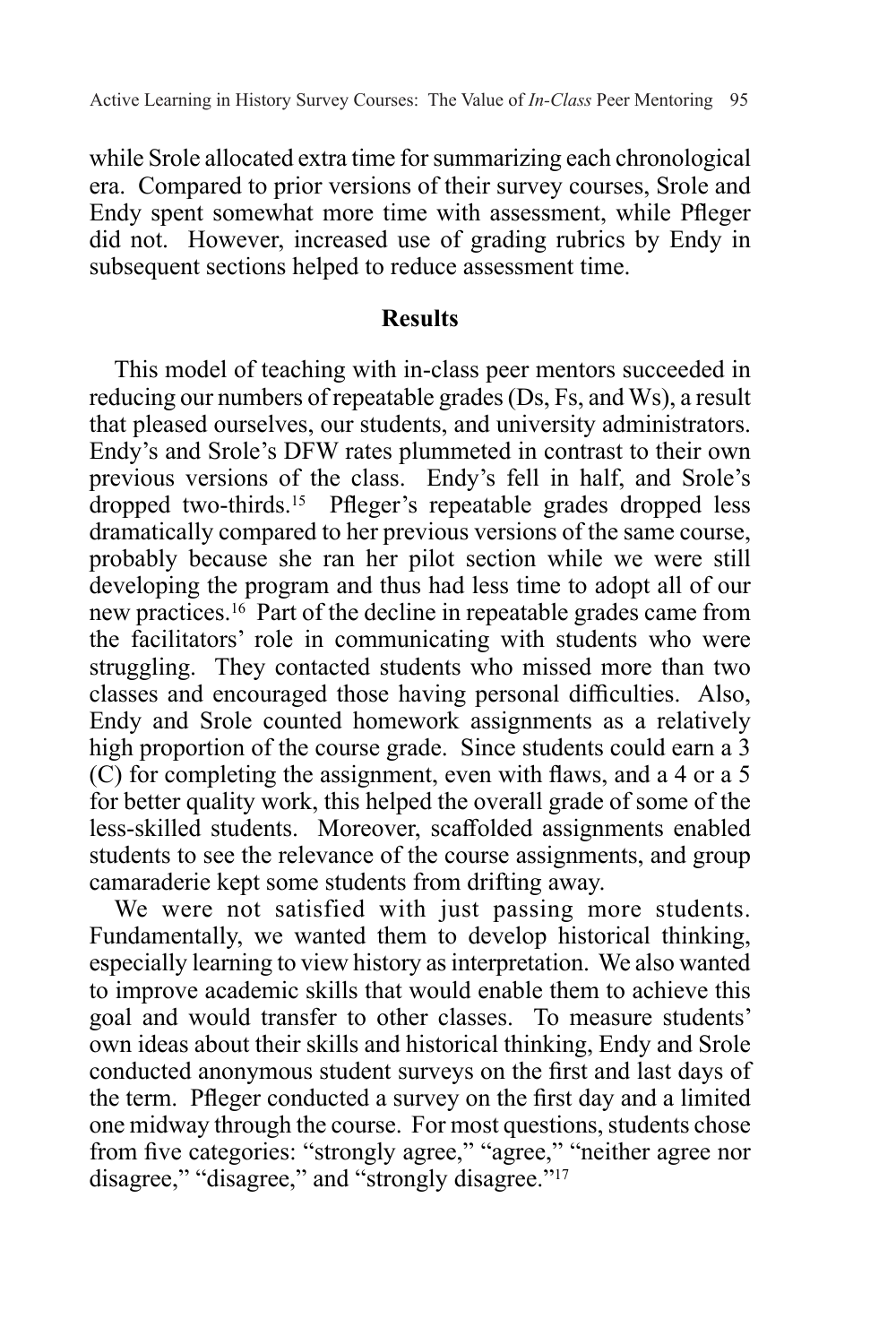Based on our data, the community building element of the courses succeeded exceptionally well. In all three classes, students singled out their appreciation of the groups and facilitators midway or at the end of the course. In an open-ended question on the most "useful or enjoyable" part of the class, 69% of those who answered named group work and/or facilitators. Students also revised their assessment of how and where they learned. On the first day of Endy's and Srole's courses, 43% of students claimed that they worked best on their own, with only 12% preferring to work with others. By the end of the course, those who insisted that they learned better on their own dropped to 31%, and the percentage admitting to learning well with others more than doubled to 28%. We attribute these favorable student responses to our sustained efforts at building learning communities. Each faculty member integrated group building exercises in the beginning of their course, such as telling a story about their name or work experiences. Some of the facilitators added even more. One asked his students to answer a question on his roll sheet each day, such as what song represented their current mood. Students gathered in groups to start every session, not just as an occasional change of pace. With regularity comes mutual dependence and appreciation. Moreover, the opportunity to meet classmates reinforced an important goal for lower-level college students, bringing the social component of college life into the classroom. Lastly, peer facilitators bolstered student motivation by giving them personal attention and furthering community building.18 The groups succeeded in all three sections despite differences in how the three faculty grouped their students. Pfleger let students choose their groups. In his first section, Endy allowed students to form affinity groups based on what federal government agency that they would like to run, but he has since adopted the "spreading assets and liabilities" approach advocated by Larry K. Michaelsen.<sup>19</sup> Srole divided students by their past academic performance, but did not have enough "A" students for each group.20 Our experiences with different methods of group formation does not clearly support one approach over another, although we have moved away from allowing students to select groups on their own.

Students also became more confident with some, but not all, academic skills necessary for historical thinking. They especially came to believe that they could weigh competing ideas and write about them. In pre-surveys, 53% thought they could do this well,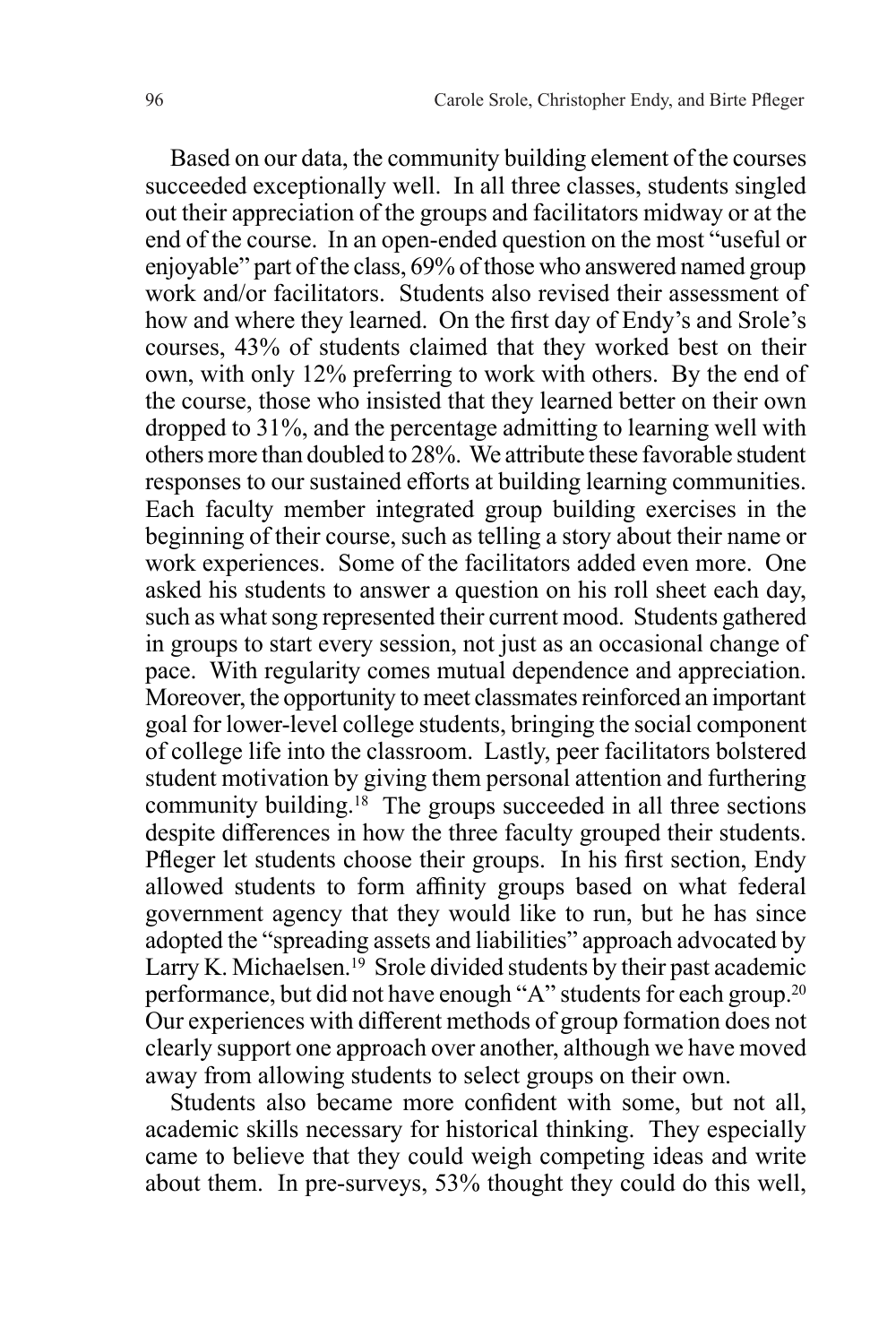compared with 69% in the post-survey. Students also grew somewhat more confident in their ability to understand complex readings with elaborate structures and syntax, subtle and dense meanings, sophisticated vocabulary, and minimal reading signposts. In the presurvey, 51% claimed that they could understand complex readings, compared with 60% in the post-survey. Students increasingly recognized history courses as a place to learn academic skills. In the pre-survey, 34% of the students thought their high school history classes helped improve skills; in contrast, 68% in the post-survey agreed that their college-level history survey improved their skills. However, their confidence in writing essays remained static. The share of students claiming strong writing skills dropped, albeit a statistically insignificant amount, from 55% to 52%. This result surprised us, because students' mean grades on their scaffolded writing homework assignments steadily climbed in both sections surveyed. This lack of change could reflect that students took the post-survey on the last day of the course as their thoughts focused on the final essay. It might also suggest that students developed higher standards for "good" writing and recognition of the complexity of history during the course.<sup>21</sup>

Students also expanded their understanding of historical thinking and re-evaluated their views about history as memorization. Students often come to college history courses assuming that they will need to memorize names and dates, something the three faculty challenged with take-home essays and interpretative homework assignments.<sup>22</sup> In the pre-surveys,  $64\%$  initially thought history relied on memorizing names and dates, and 30% specifically expressed concern about memorizing when answering an open-ended question on what they expected would be most challenging in the course. Yet in the post-survey, only 24% of respondents thought that history relied on memorization.23

Students showed smaller yet still encouraging gains in other aspects of historical thinking. The percentage of students who claimed that historical documents need to be "true" to have value for historians fell from 22% in the pre-survey to 18% in the postsurvey. More pronounced, the share of students who very strongly rejected the idea that historical learning could only come from "true" documents increased from 47% to 57%. The proportion of students who believed that historians might interpret the same material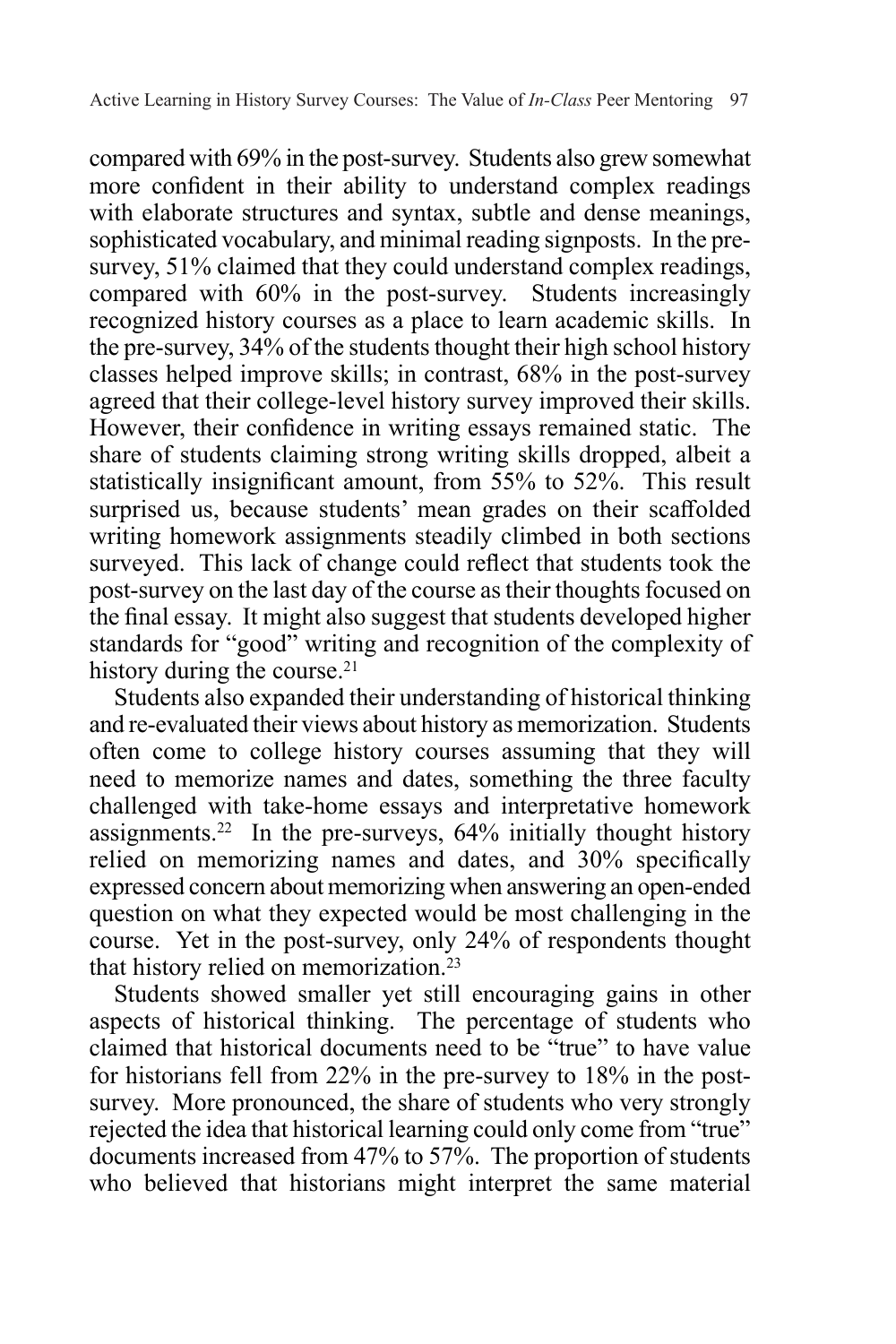differently also grew slightly from 66% to 74%. Interestingly, most students began the course with an understanding that historians might interpret materials differently, even though most also believed that history was about memorization. Students in humanities majors like arts, television, fashion, and English were much *less* likely to view history as interpretative than those in the sciences, business, and most social sciences. Yet students in these latter majors did not necessarily see history's interpretative nature as a positive trait. Rather, they may well have disapproved of history's lack of exactitude. Still, as students learned more about history as interpretation, they moved closer toward seeing knowledge as more than facts; that is, they drew nearer to understanding history in the ways professional historians do.

Ultimately, students found history more interesting and relevant than when they began the course. Initially, 29% thought their prior history courses were boring, but only 11% in the post-survey described their recent survey course as boring. Students also came to view history as more relevant to their lives. In the pre-survey, 24% agreed that history was relevant to their lives, a figure that climbed to 44% in the post-survey.

## **Preparing Future Teachers and Professors**

The peer mentor model brings one last major benefit in its ability to help advanced history majors and graduate students develop as teachers and leaders. Facilitators learn about teaching through hands-on experience, team evaluations of class sessions, discussions of grading rubrics, and pedagogical dilemmas. They meet with faculty frequently to assess the strengths and weaknesses of in-class activities and homework assignments, learning the processes of evaluating and revising teaching. Facilitators also learn from each other, often meeting before class to share questions they might ask students, as well as to discuss grading criteria, group cohesion, or challenging students. This close collaboration with faculty and fellow facilitators is missing in most TA experiences and in most other peer mentoring programs such as Supplemental Instruction. Unlike TAs, who might passively watch their professor lecture before venturing into a room alone to lead a separate discussion, the facilitators teach alongside the professor and work in a tag-team fashion to help each group of students learn. Facilitators also receive more guidance than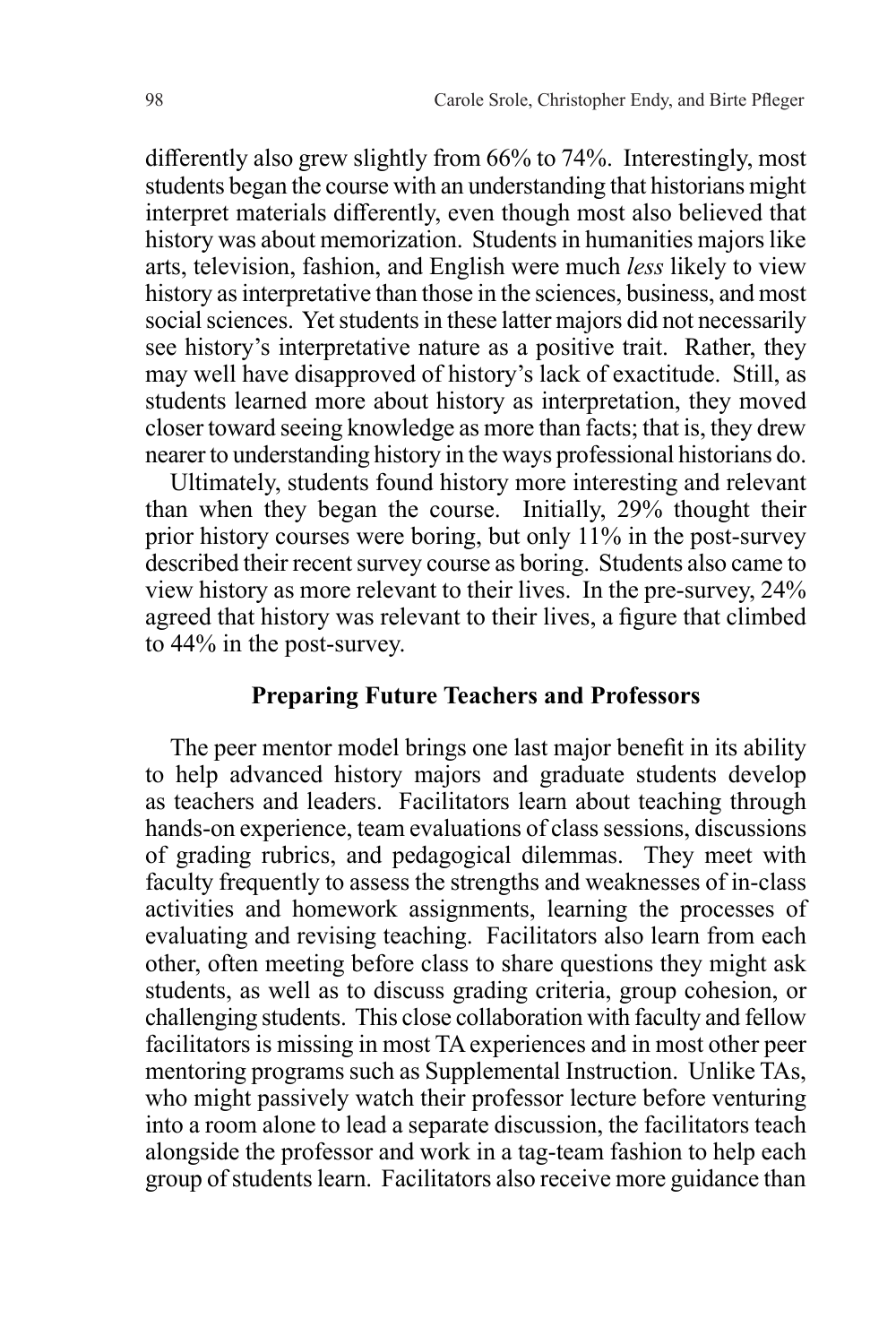most teaching assistants. In addition to a half-day training session before the course begins, faculty guide the facilitators through each day's active-learning teaching strategies. Unlike the typical discussion section designed primarily by the teaching assistant, here, the seasoned faculty member plans each class session and scaffolds assignments to build both content and skills. Facilitators receive direct teaching experience without the expectation that they have an overarching plan for a course that they are still working to master themselves. Faculty can reinforce facilitators' preparation for independent teaching through pedagogical readings and assignments, such as designing their own active learning projects.

For our first cohort of facilitators, their experience as peer mentors prepared them for careers in teaching. Of the nine facilitators in the three classes, two are currently enrolled in Ph.D. programs, three teach at community colleges, and two are completing teaching credential programs. One facilitator recently e-mailed his professor to thank her after he had completed his first semester teaching a similar course at a neighboring community college: "I really could not have done this without your assistance. I borrowed so many parts of History 202A and when I had to improvise I found myself thinking, 'What would Dr. Pfleger do?'"24 Another former facilitator, currently a teaching assistant in a Ph.D. program, explained how he learned to ask questions "in a clear and open-ended manner" for "encouraging dialogue and therefore scaffolding critical thinking skills." His view of this course as a "model for how to run a skillbased and collaborate survey section" influenced how he taught his TA sections as a Ph.D. student.<sup>25</sup> Working with facilitators, faculty can feel confident in their training of prospective university and community college instructors and high school teachers, especially when it comes to their ability to teach history through active learning. The facilitator experience can also help diversify the ranks of future history teachers on campuses that serve large numbers of firstgeneration college students and students of color.

### **Conclusion**

In-class peer mentors, combined with group-based learning, provide a method for expanding the use of active learning in otherwise unwieldy classes of fifty or more students. This model enables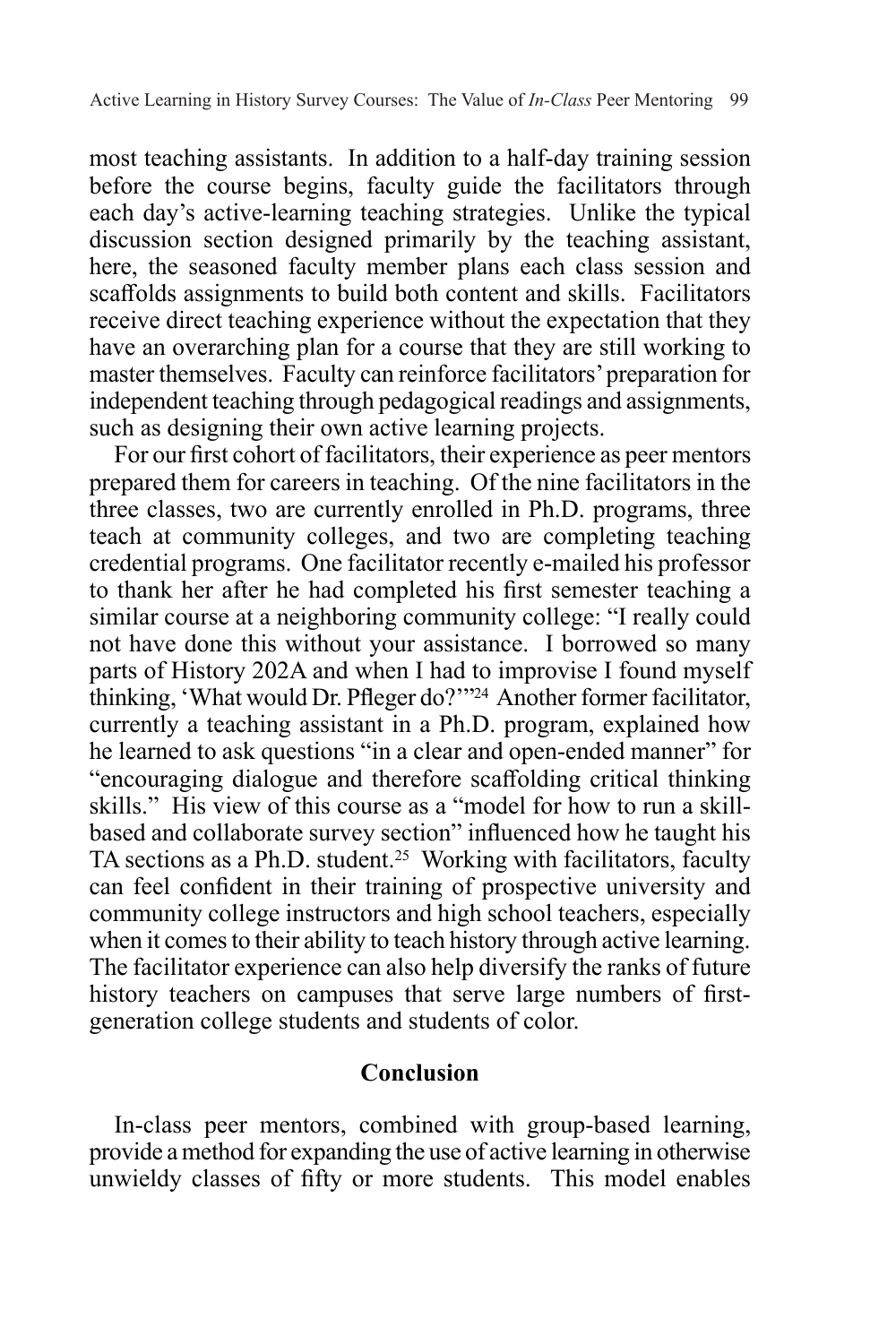faculty to prepare lower-division students to perform high-quality college-level work that facilitates learning how historians interpret the past. Moreover, it helps train future university, community college, and high school teachers. With the right strategies, those large classes that so many of us dread can turn into lively learning communities. On the last day of class, students leave with improved abilities to think, read, and write historically. They have developed intellectual friendships and have experienced sustained academic conversation and debate, all at a commuter college with limited resources. What more could we ask for a survey class of non-majors?

#### **Notes**

We thank the Chancellor's Office of the California State University system for funding our project in 2013-2014 as part of its Course Redesign with Technology program. We also thank Catherine Haras, director of CSULA's Center for Effective Teaching and Learning, for advice and encouragement. The CSULA Center for Effective Teaching and Learning also provided valuable writing support through its Scholarship of Teaching grants program.

1. For examples of the disconnect between high school and college, along with suggestions for closing the gap, see Elizabeth Belanger, "Bridging the Understanding Gap: An Approach to Teaching First-Year Students How to 'Do' History," *The History Teacher* 49, no. 1 (November 2015): 35-62, especially 38-44; Bette LaSere Erickson and Diane Weltner Strommer, *Teaching College Freshmen* (San Francisco, CA: Jossey-Bass Higher Education, 1991).

2. For another in-class peer mentoring example without the learning community component, see Kate Lang, "Using Student Mentors in an Introductory World History Class," *The History Teacher* 34, no. 3 (May 2001): 361-371.

3. J. Patrick McCarthy and Liam Anderson, "Active Learning Techniques Versus Traditional Teaching Styles: Two Experiments from History and Political Science," *Innovative Higher Education* 24, no. 4 (Summer 2000): 279-294; Mary Dean Sorcinelli, "Research Findings on the Seven Principles," *New Directions in Teaching and Learning* (No. 47: Applying the Seven Principles for Good Practice in Undergraduate Education) (Fall 1991): 13-25. On the effectiveness of active learning in STEM, including higher-order thinking, see Michael Prince, "Does Active Learning Work? A Review of the Research," *Journal of Engineering Education* 93, no. 3 (June 2004): 223-231; and Scott Freeman, Sarah L. Eddy, Miles McDonough, Michelle K. Smith, Nnadozie Okoroafor, Hannah Jordt, and Mary Pat Wenderoth, "Active Learning Increases Student Performance in Science,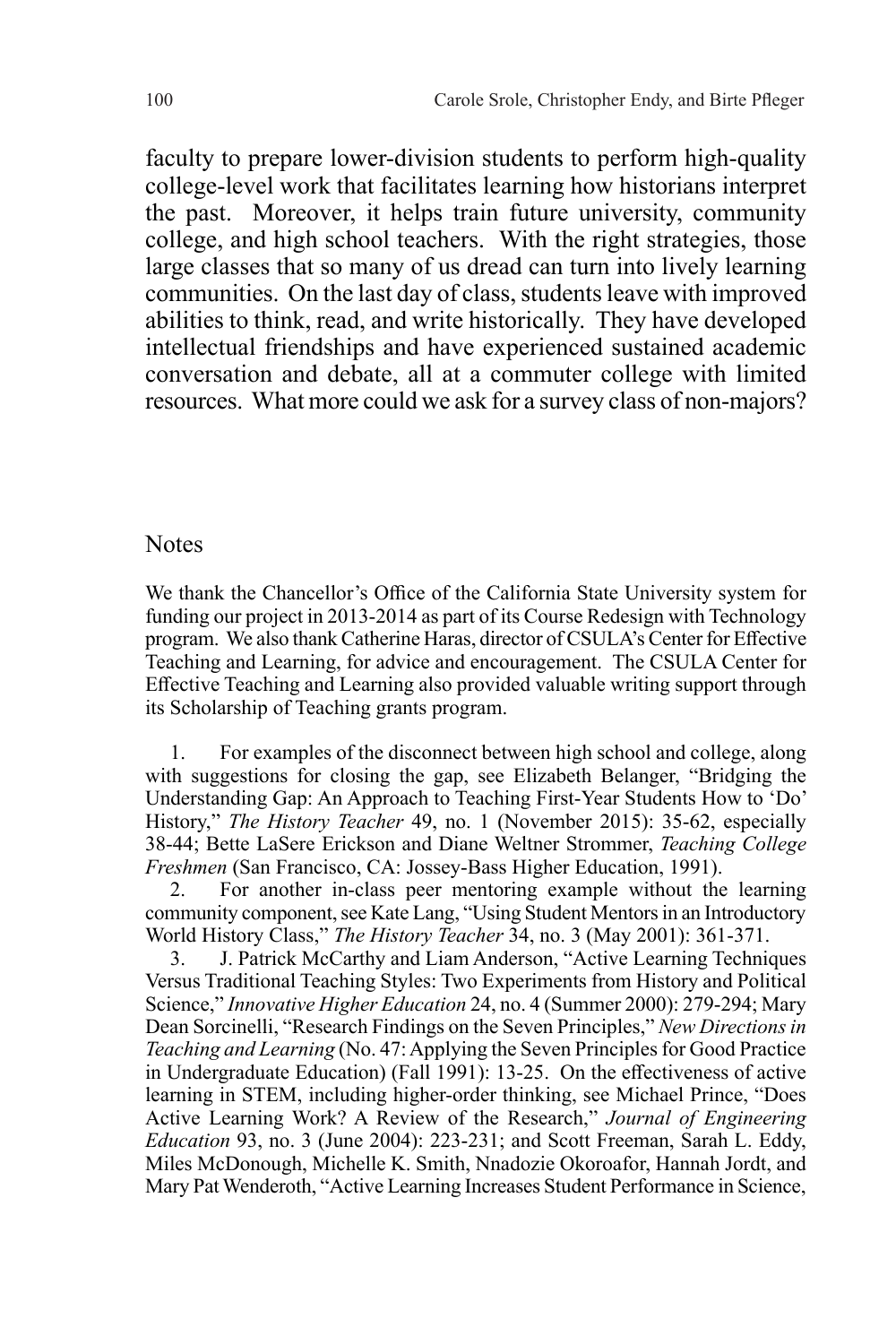Active Learning in History Survey Courses: The Value of *In-Class* Peer Mentoring 101

Engineering, and Mathematics," *Proceedings of the National Academy of Sciences of the United States of America* 111, no. 23 (June 2014): 8410-8415.

4. Colleen Janette Sullivan, "Academic Self-Regulation, Academic Performance, and College Adjustment: What is the First-Year Experience for College Students?" (Ph.D. Diss., University of Maryland, Baltimore, 2010); Mary Stuart Hunter and Kathleen A. Murray, "New Frontiers for Student Affairs Professionals: Teaching and the First-Year Experience," *New Directions for Student Services*, no. 117 (Spring 2007): 25-34; and Minna Mahlab, "Who Benefits? Peer Mentors at Grinnell College," *Council on Undergraduate Research Quarterly* 31, no. 2 (Winter 2010): 7-10.

5. For studies on economics courses, see Charles C. Bonwell and James A. Eison, *Active Learning: Creating Excitement in the Classroom*, *ASHE-ERIC Higher Education Report, No. 1* (Washington, D.C.: George Washington University, 1991), 15.

6. Tania S. Smith, ed., *Undergraduate Curricular Peer Mentoring Programs: Perspectives on Innovation by Faculty, Staff, and Students* (Plymouth, United Kingdom: Lexington Books, 2013). While some faculty do prepare teaching assistants to understand their plan for each class session, few schools have institutionalized such training.

7. Sam Wineburg, *Historical Thinking and Other Unnatural Acts: Charting the Future Of Teaching the Past* (Philadelphia, PA: Temple University Press, 2001), 68-69; Mark K. Harniss, Shirley V. Dickson, Diane Kinder, and Keith L. Hollenbeck, "Textual Problems and Instructional Solutions: Strategies for Enhancing Learning from Published History Textbooks," *Reading and Writing Quarterly* 17, no. 2 (April 2001): 129-131; Diane Kinder, Bill Bursuck, and Michael Epstein, "An Evaluation of History Texts," *The Journal of Special Education* 25, no. 4 (Winter 1992): 472-491.

8. Lendol Calder, "Uncoverage: Toward a Signature Pedagogy for the History Survey," *The Journal of American History* 92, no. 4 (March 2006): 1358-1370; Joel M. Sipress and David J. Voelker, "The End of the History Survey Course: The Rise and Fall of the Coverage Model," *The Journal of American History* 97, no. 4 (March 2011): 1050-1066.

9. Nitza Davidovitch, "Learning-Centered Teaching and Backward Course Design—From Transferring Knowledge To Teaching Skills," *Journal of International Education Research* 9, no. 4 (2013): 329-338.

10. Many peer mentoring programs keep mentors from grading to enhance their "peer" status with the lower-division students. See Smith, ed., *Undergraduate Curricular Peer Mentoring Programs*, 8, 34-36.

11. For discussion on various uses of peer mentors, see Lang, "Using Student Mentors," 361-371.

12. We prefer "topic sentence argument" over the more common phrase "topic sentence" because it reminds students that a topic sentence requires an argument for the paragraph, not just a topic.

13. On the importance of argumentation as a basic skill across disciplines, see Gerald Graff, *Clueless in Academe: How Schooling Obscures the Life of the Mind* (New Haven, CT: Yale University Press, 2003).